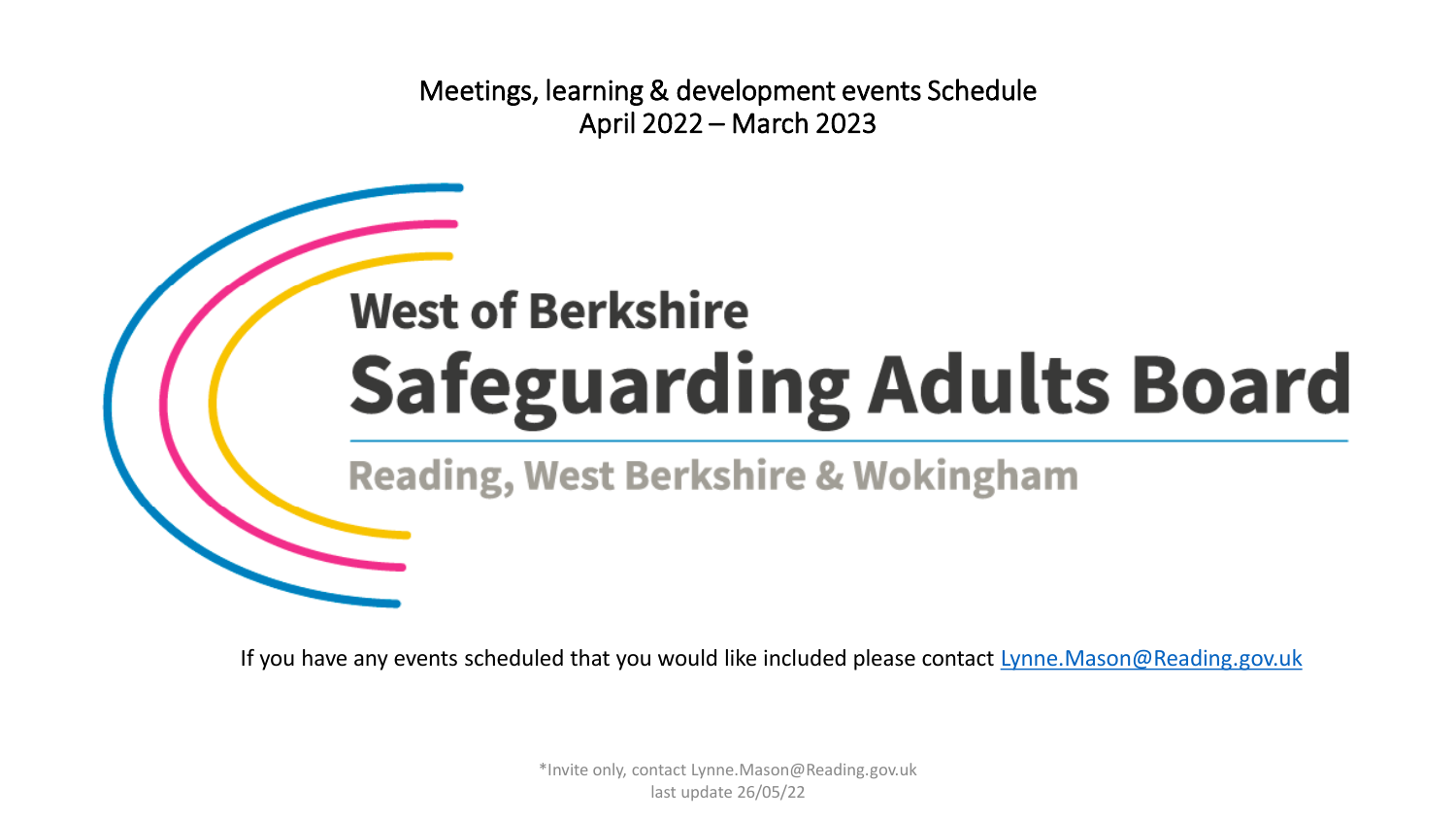# **April 2022**

| <b>Monday</b>                                                                      | <b>Tuesday</b>                                                                                                                               | Wednesday                                                                   | <b>Thursday</b>                                                                                                                           | <b>Friday</b>                                                                                                                            | Saturday                                                                   |
|------------------------------------------------------------------------------------|----------------------------------------------------------------------------------------------------------------------------------------------|-----------------------------------------------------------------------------|-------------------------------------------------------------------------------------------------------------------------------------------|------------------------------------------------------------------------------------------------------------------------------------------|----------------------------------------------------------------------------|
|                                                                                    |                                                                                                                                              |                                                                             |                                                                                                                                           | 1 <sup>st</sup>                                                                                                                          | 2 <sub>nd</sub>                                                            |
| 4 <sup>th</sup>                                                                    | 5 <sup>th</sup>                                                                                                                              | 6 <sup>th</sup>                                                             | 7 <sup>th</sup>                                                                                                                           | 8 <sup>th</sup><br><b>Adults at Risk</b><br><b>Programme: Online</b><br><b>Training</b><br>by Royal Berkshire Fire<br>and Rescue Service | 9 <sup>th</sup><br><b>Pressure Ulcer</b><br>Prevention<br><b>Campaigns</b> |
| 11 <sup>th</sup>                                                                   | 12 <sup>th</sup>                                                                                                                             | 13 <sup>th</sup>                                                            | 14 <sup>th</sup>                                                                                                                          | 15 <sup>th</sup><br><b>Safeguarding Adults</b><br>Review Panel, 10am-<br>12pm, invite only*                                              | 11 <sup>th</sup>                                                           |
| 18 <sup>th</sup>                                                                   | 19 <sup>th</sup>                                                                                                                             | 20 <sup>th</sup>                                                            | $21^{st}$                                                                                                                                 | 22 <sup>nd</sup>                                                                                                                         | 23 <sup>rd</sup>                                                           |
| 25 <sup>th</sup><br><b>Pressure Ulcer</b><br><b>Prevention</b><br><b>Campaigns</b> | 26 <sup>th</sup><br>Pan Berkshire<br><b>Safeguarding Adults</b><br><b>Policy &amp; Procedures</b><br>Group $-$ 10am-12pm $-$<br>invite only* | 27 <sup>th</sup><br><b>Pressure Ulcer</b><br>Prevention<br><b>Campaigns</b> | 28 <sup>th</sup><br><b>Adults at Risk</b><br><b>Programme: Online</b><br><b>Training</b><br>by Royal Berkshire Fire<br>and Rescue Service | 29 <sup>th</sup>                                                                                                                         | 20 <sup>th</sup>                                                           |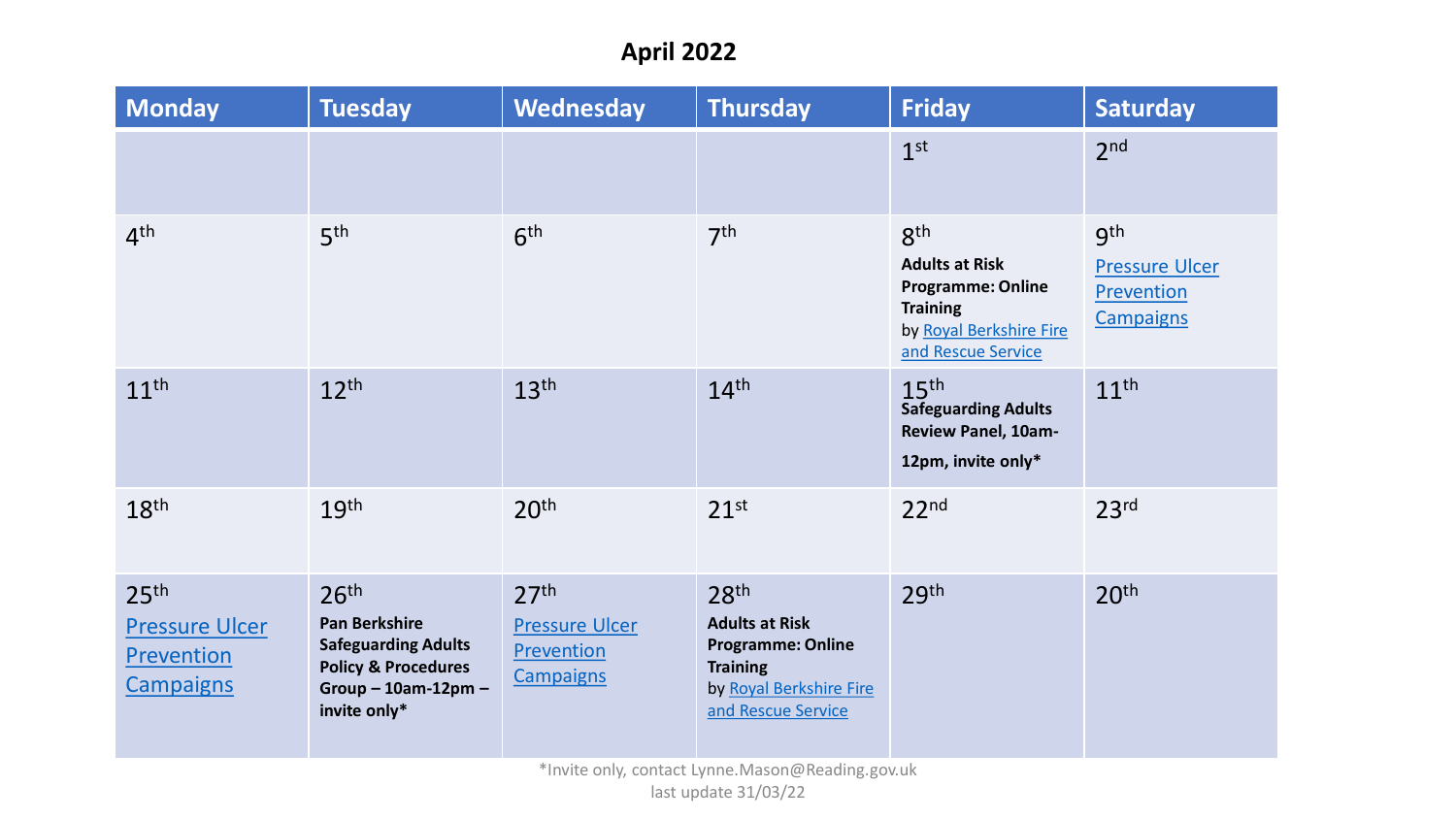#### **May 2022**

| <b>Monday</b>                                                                                                             | <b>Tuesday</b>                                                                                                                                                                                                                                  | <b>Wednesday</b>                                                                                                                       | <b>Thursday</b>                                                                                                                                                                                                                                                                                        | <b>Friday</b>                                                                                                                                                                                                                |
|---------------------------------------------------------------------------------------------------------------------------|-------------------------------------------------------------------------------------------------------------------------------------------------------------------------------------------------------------------------------------------------|----------------------------------------------------------------------------------------------------------------------------------------|--------------------------------------------------------------------------------------------------------------------------------------------------------------------------------------------------------------------------------------------------------------------------------------------------------|------------------------------------------------------------------------------------------------------------------------------------------------------------------------------------------------------------------------------|
| gth<br><b>Adults at Risk Programme:</b><br><b>Online Training</b><br>by Royal Berkshire Fire and<br><b>Rescue Service</b> | 10 <sup>th</sup>                                                                                                                                                                                                                                | 11 <sup>th</sup><br><b>Learning and Development</b><br>Subgroup, 9:30am-11:30am,<br>invite only*                                       | $12^{th}$<br><b>Exploitation, Vulnerability and</b><br><b>Safeguarding (Need to Know)</b><br><b>Training Sessions</b>                                                                                                                                                                                  | 13 <sup>th</sup><br><b>Five Nations Conference Series.</b><br><b>Alcohol and Safeguarding. Mike</b><br><b>Ward and Michael Preston-</b><br>Shoot Friday 13th May, 10.30-<br>12.30 - Team Event, email<br>louise.keena@hse.ie |
| 16 <sup>th</sup>                                                                                                          | 17 <sup>th</sup><br><b>Wokingham Borough Council:</b><br><b>Adult Safeguarding Level 1</b><br>(learningpool.com) 09.30-12.30,<br>Virtual event. Open to WoBC<br>Employees and partners - please<br>go to learning pool to check<br>eligibility. | 18 <sup>th</sup>                                                                                                                       | 19 <sup>th</sup><br><b>Wokingham Borough Council: Adult</b><br><b>Safeguarding Level 1</b><br>(learningpool.com) 09.30-12.30,<br>Virtual event. Open to WoBC<br>Employees and partners - please go to<br>learning pool to check eligibility.<br><b>Performance and Quality</b><br>Subgroup, 10am-12pm* | 20 <sup>th</sup><br><b>Safeguarding Adults Review</b><br>Panel, 10am-12pm, invite only*                                                                                                                                      |
| 23 <sup>rd</sup>                                                                                                          | 24 <sup>th</sup>                                                                                                                                                                                                                                | 25 <sup>th</sup><br><b>Adults at Risk Programme:</b><br><b>Online Training</b><br>by Royal Berkshire Fire and<br><b>Rescue Service</b> | 26 <sup>th</sup>                                                                                                                                                                                                                                                                                       | 27 <sup>th</sup>                                                                                                                                                                                                             |
| 30 <sup>th</sup>                                                                                                          | 31 <sup>st</sup><br><b>Understanding domestic abuse</b><br>and the impacts on those<br>experiencing it (Online)<br><b>9AM-12PM</b><br>Click here for information                                                                                | *Invite only, contact Lynne.Mason@Reading.gov.uk<br>last update 13/05/22                                                               |                                                                                                                                                                                                                                                                                                        |                                                                                                                                                                                                                              |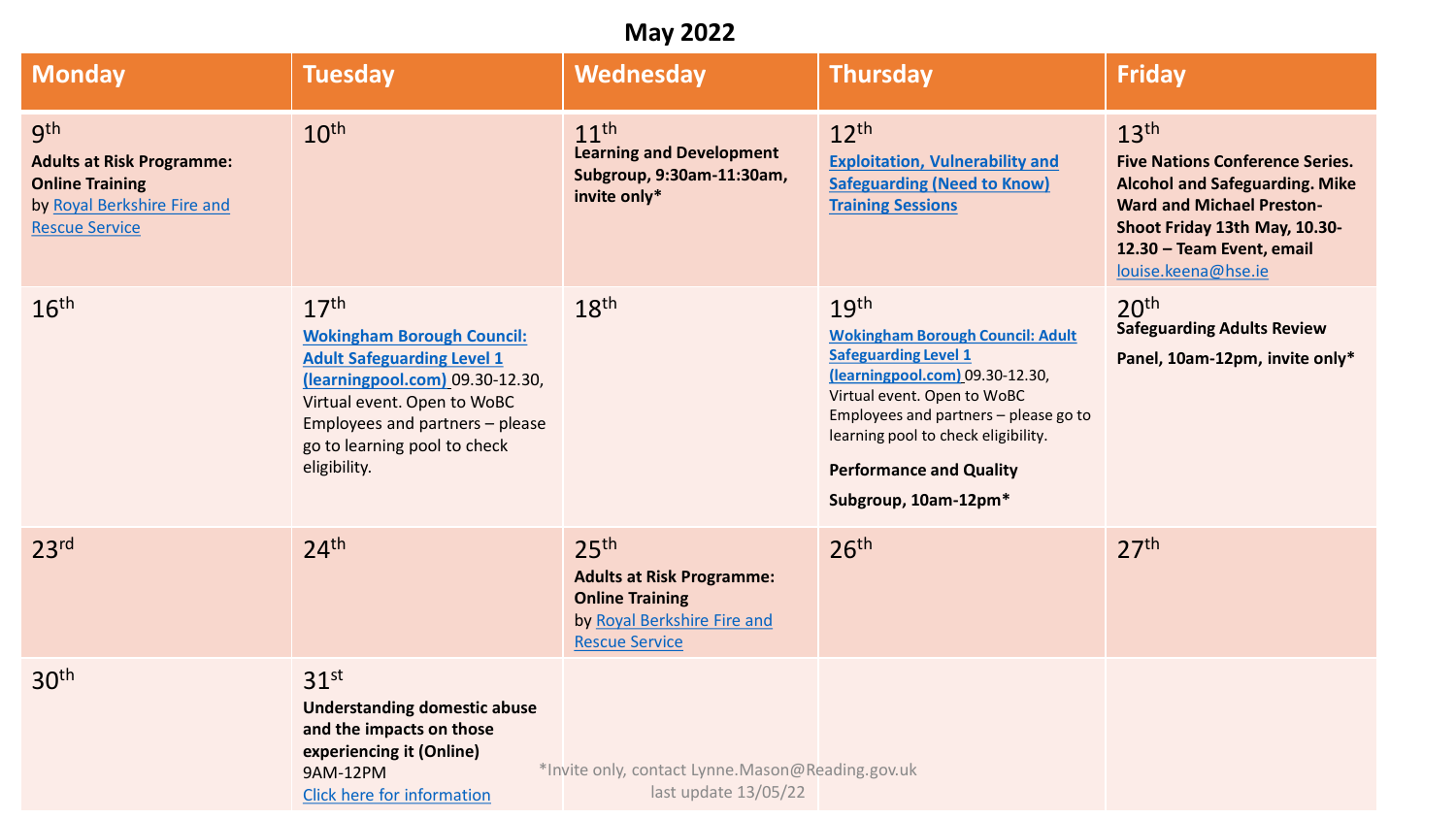#### **June 2022**

| <b>Monday</b>                                                                                                                          | <b>Tuesday</b>                                                                                                                                                                             | Wednesday                                                                                                                                                                                                        | <b>Thursday</b>                                                                                                                         | <b>Friday</b>                                                                                                                                                                                                                                     |
|----------------------------------------------------------------------------------------------------------------------------------------|--------------------------------------------------------------------------------------------------------------------------------------------------------------------------------------------|------------------------------------------------------------------------------------------------------------------------------------------------------------------------------------------------------------------|-----------------------------------------------------------------------------------------------------------------------------------------|---------------------------------------------------------------------------------------------------------------------------------------------------------------------------------------------------------------------------------------------------|
|                                                                                                                                        |                                                                                                                                                                                            | 1 <sup>st</sup>                                                                                                                                                                                                  | 2 <sub>nd</sub>                                                                                                                         | 3 <sup>rd</sup>                                                                                                                                                                                                                                   |
| 6 <sup>th</sup><br><b>Pressure Ulcer Prevention</b><br><b>Campaigns</b>                                                                | 7 <sup>th</sup>                                                                                                                                                                            | 8 <sup>th</sup>                                                                                                                                                                                                  | gth                                                                                                                                     | 10 <sup>th</sup>                                                                                                                                                                                                                                  |
| 13 <sup>th</sup>                                                                                                                       | 14 <sup>th</sup><br><b>Adults at Risk Programme:</b><br><b>Online Training</b><br>by Royal Berkshire Fire and<br><b>Rescue Service</b>                                                     | 15 <sup>th</sup><br><b>West of Berkshire Safeguarding</b><br><b>Adult Board Meeting - 10am -</b><br>1pm*                                                                                                         | 16 <sup>th</sup>                                                                                                                        | 17 <sup>th</sup><br><b>Safeguarding Adults Review Panel,</b><br>10am-12pm*<br><b>Five Nations Conference Series.</b><br><b>Service Refusal and Protection</b><br>Kirsty Keywood, 10.30-12.30 -<br><b>Team Event, email</b><br>louise.keena@hse.ie |
| 20 <sup>th</sup>                                                                                                                       | 21 <sup>st</sup>                                                                                                                                                                           | 22 <sup>nd</sup>                                                                                                                                                                                                 | 23 <sup>rd</sup><br><b>Steven SAR Bitesize Session</b><br>$-11-12:30 - Virtual Drop-$<br>in Session - Click here to<br>join the meeting | 24 <sup>th</sup>                                                                                                                                                                                                                                  |
| 27 <sup>th</sup><br><b>Adults at Risk Programme:</b><br><b>Online Training</b><br>by Royal Berkshire Fire and<br><b>Rescue Service</b> | 28 <sup>th</sup><br><b>STRANGULATION AND</b><br><b>SUFFOCATION: INTRODUCTION</b><br>TO THE NEW OFFENCE FOR<br><b>ENGLAND AND WALES - Free</b><br>online training 1-4:30pm<br>Registration. | 29 <sup>th</sup><br><b>STRANGULATION AND</b><br><b>STRANGULATION AND</b><br><b>SUFFOCATION: INTRODUCTION TO</b><br>THE NEW OFFENCE FOR ENGLAND<br>AND WALES - Free online training 1-<br>4:30pm<br>Registration. | 30 <sup>th</sup>                                                                                                                        | *Invite only, contact Lynne.Mason@Reading.gov.uk                                                                                                                                                                                                  |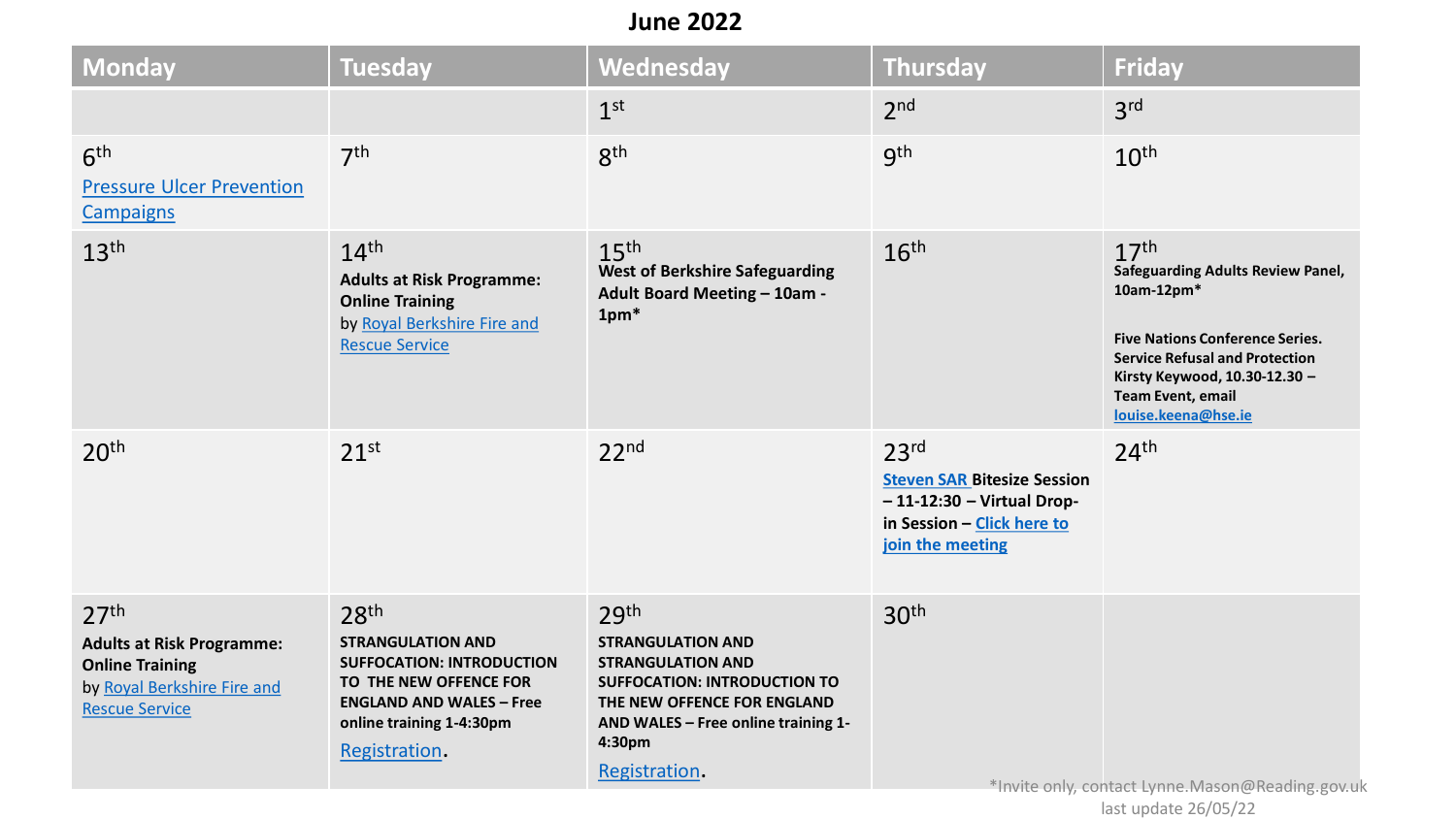# **July 2022**

| <b>Monday</b>                                                                                                                                                                                                                                | <b>Tuesday</b>                                                                                                                                                                                                                        | <b>Wednesday</b>                         | <b>Thursday</b>                                                                                                                                                                                                                                                                                                                       | <b>Friday</b>                                                                                                                         |
|----------------------------------------------------------------------------------------------------------------------------------------------------------------------------------------------------------------------------------------------|---------------------------------------------------------------------------------------------------------------------------------------------------------------------------------------------------------------------------------------|------------------------------------------|---------------------------------------------------------------------------------------------------------------------------------------------------------------------------------------------------------------------------------------------------------------------------------------------------------------------------------------|---------------------------------------------------------------------------------------------------------------------------------------|
|                                                                                                                                                                                                                                              |                                                                                                                                                                                                                                       |                                          |                                                                                                                                                                                                                                                                                                                                       | 1 <sup>st</sup>                                                                                                                       |
| 4 <sup>th</sup>                                                                                                                                                                                                                              | 5 <sup>th</sup>                                                                                                                                                                                                                       | 6 <sup>th</sup>                          | 7 <sup>th</sup>                                                                                                                                                                                                                                                                                                                       | 8 <sup>th</sup><br><b>Adults at Risk Programme:</b><br><b>Online Training</b><br>by Royal Berkshire Fire and<br><b>Rescue Service</b> |
| 11 <sup>th</sup>                                                                                                                                                                                                                             | $12^{th}$<br><b>Wokingham Borough Council:</b><br><b>Adult Safeguarding Level 1</b><br>(learningpool.com) 09.30-12.30,<br>Virtual event. Open to WoBC<br>Employees and partners - please go<br>to learning pool to check eligibility. | 13 <sup>th</sup>                         | 14 <sup>th</sup><br><b>Exploitation, Vulnerability and Safeguarding</b><br>(Need to Know) Training Sessions<br><b>Wokingham Borough Council: Adult</b><br><b>Safeguarding Level 1 (learningpool.com) 09.30-</b><br>12.30, Virtual event. Open to WoBC Employees<br>and partners - please go to learning pool to check<br>eligibility. | 15 <sup>th</sup><br><b>Safeguarding Adults Review</b><br>Panel, 10am-12pm*                                                            |
| 18 <sup>th</sup>                                                                                                                                                                                                                             | 19 <sup>th</sup><br><b>Adults at Risk Programme: Online</b><br><b>Training</b><br>by Royal Berkshire Fire and Rescue<br>Service                                                                                                       | 20 <sup>th</sup>                         | $21^{st}$                                                                                                                                                                                                                                                                                                                             | 22 <sup>nd</sup>                                                                                                                      |
| 25 <sup>th</sup><br><b>Wokingham Borough Council: Adult</b><br><b>Safeguarding Level 2</b><br>(learningpool.com) 09.30-16:00,<br>Virtual event. Open to WoBC<br>Employees and partners - please go<br>to learning pool to check eligibility. | 26 <sup>th</sup>                                                                                                                                                                                                                      | 27 <sup>th</sup><br>last update 26/04/22 | 28 <sup>th</sup><br>*Invite only, contact Lynne.Mason@Reading.gov.uk                                                                                                                                                                                                                                                                  | 29 <sup>th</sup>                                                                                                                      |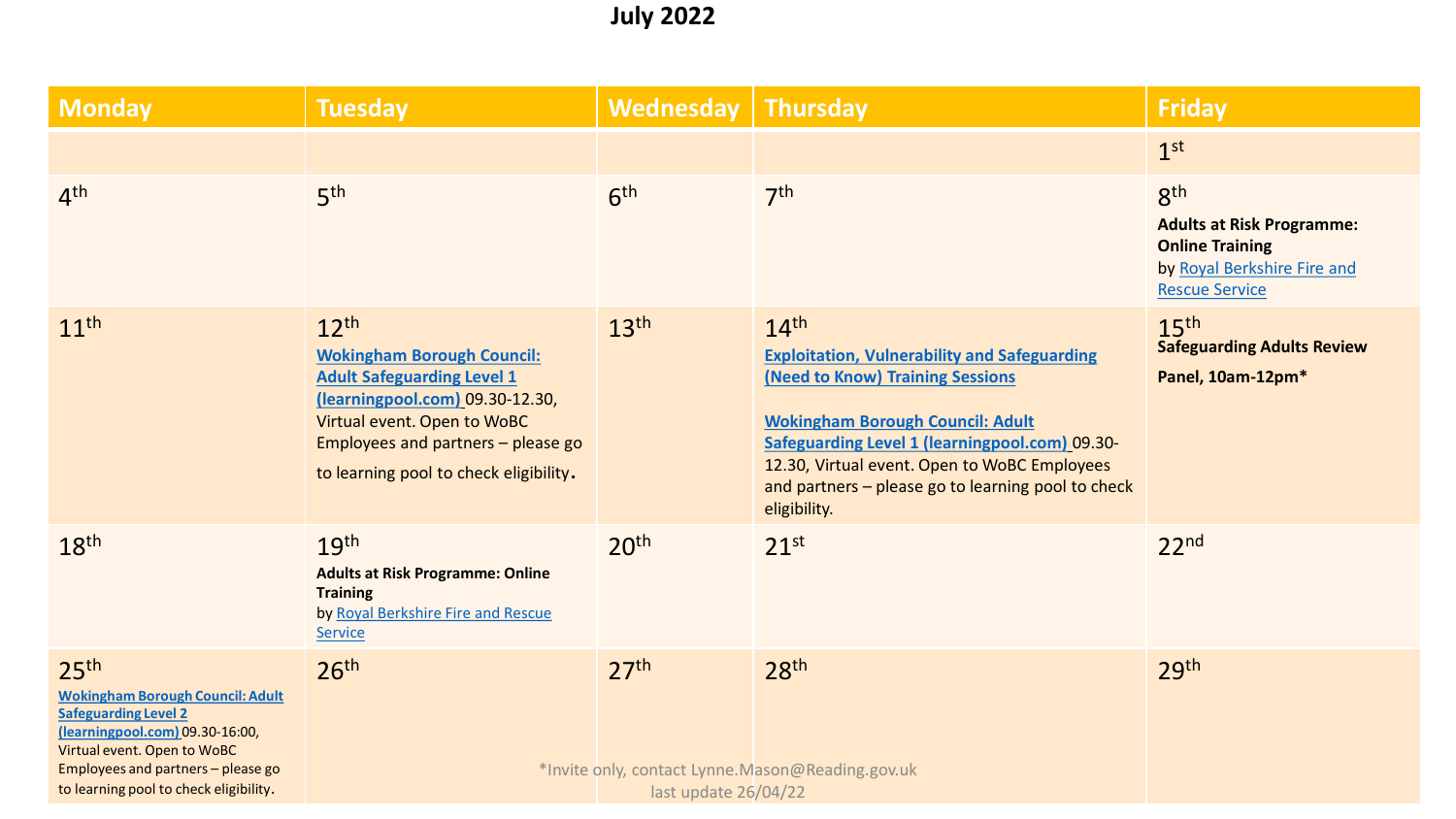## **August 2022**

| <b>Monday</b>    | <b>Tuesday</b>   | Wednesday        | <b>Thursday</b>                                                                            | <b>Friday</b>                                                                                     |
|------------------|------------------|------------------|--------------------------------------------------------------------------------------------|---------------------------------------------------------------------------------------------------|
| 1 <sup>st</sup>  | 2 <sub>nd</sub>  | 3 <sup>rd</sup>  | 4 <sup>th</sup>                                                                            | 5 <sup>th</sup>                                                                                   |
| 8 <sup>th</sup>  | <b>gth</b>       | 10 <sup>th</sup> | 11 <sup>th</sup>                                                                           | 12 <sup>th</sup><br><b>Learning and Development</b><br>Subgroup, 9:30am-<br>11:30am, invite only* |
| 15 <sup>th</sup> | 16 <sup>th</sup> | 17 <sup>th</sup> | 18 <sup>th</sup><br><b>Performance and Quality</b><br>Subgroup, 10am-12pm,<br>invite only* | 19 <sup>th</sup><br><b>Safeguarding Adults Review</b><br>Panel, 10am-12pm, invite<br>only*        |
| 22 <sup>nd</sup> | 23 <sup>rd</sup> | 24 <sup>th</sup> | 25 <sup>th</sup>                                                                           | 26 <sup>th</sup>                                                                                  |
| 29 <sup>th</sup> | 30 <sup>th</sup> | 31 <sup>st</sup> |                                                                                            |                                                                                                   |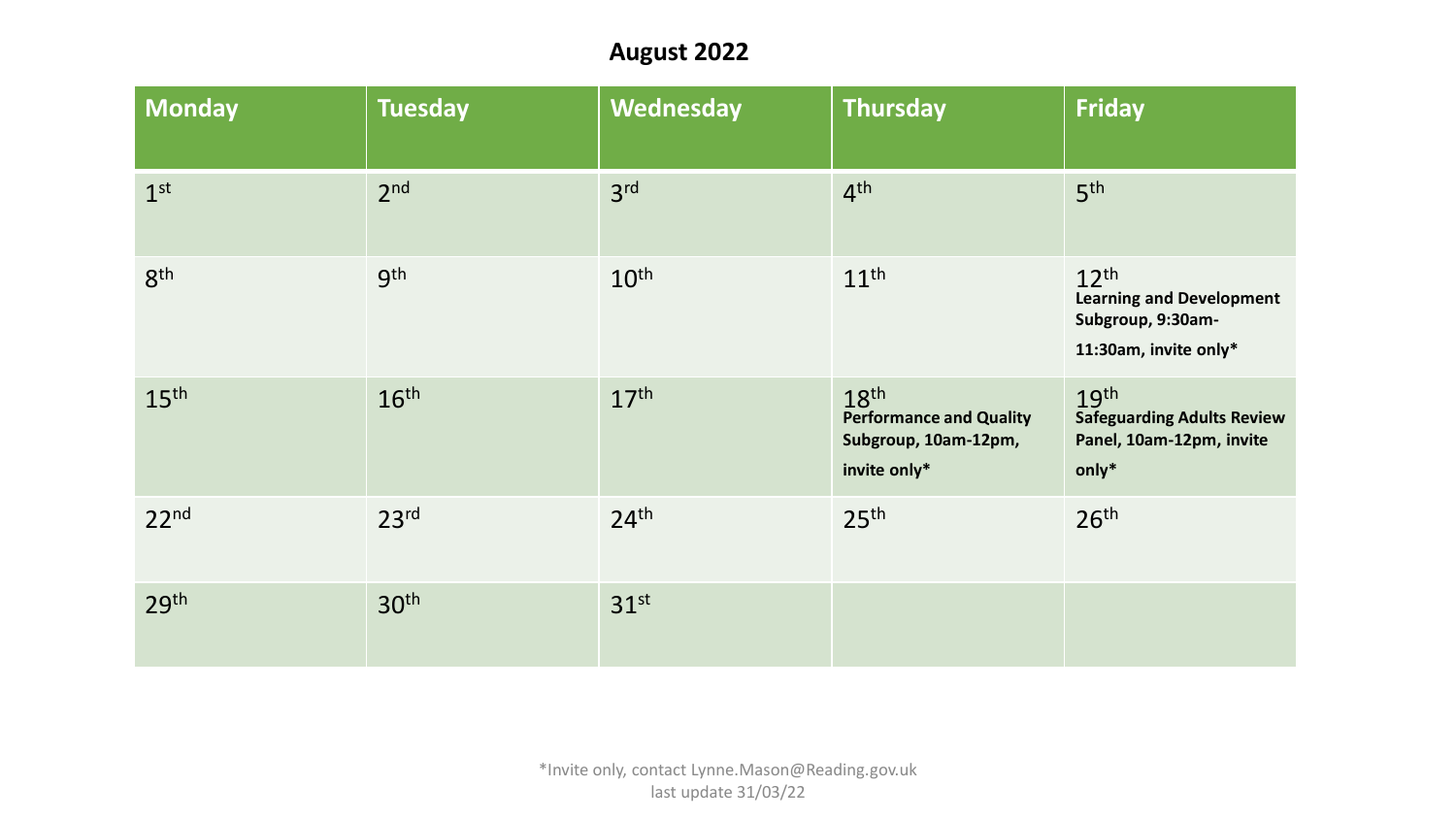# **September 2022**

| <b>Monday</b>    | <b>Tuesday</b>                                                                                                                                                                                                                  | Wednesday                                                                                                                                             | Thursday                                                                                                                                                                                                                                                                                                                             | <b>Friday</b>                                                                           |
|------------------|---------------------------------------------------------------------------------------------------------------------------------------------------------------------------------------------------------------------------------|-------------------------------------------------------------------------------------------------------------------------------------------------------|--------------------------------------------------------------------------------------------------------------------------------------------------------------------------------------------------------------------------------------------------------------------------------------------------------------------------------------|-----------------------------------------------------------------------------------------|
|                  |                                                                                                                                                                                                                                 |                                                                                                                                                       | 1 <sup>st</sup>                                                                                                                                                                                                                                                                                                                      | 2 <sub>nd</sub>                                                                         |
| 5 <sup>th</sup>  | 6 <sup>th</sup><br>Understanding domestic abuse and the impacts on<br>those experiencing it (Online)<br>9AM-12PM<br>Click here for information                                                                                  | 7 <sup>th</sup>                                                                                                                                       | 8 <sup>th</sup>                                                                                                                                                                                                                                                                                                                      | gth                                                                                     |
| 12 <sup>th</sup> | 13 <sup>th</sup>                                                                                                                                                                                                                | 14 <sup>th</sup>                                                                                                                                      | 15 <sup>th</sup>                                                                                                                                                                                                                                                                                                                     | 16 <sup>th</sup><br><b>Safeguarding Adults</b><br><b>Review Panel, 10am-</b><br>$12pm*$ |
| 19 <sup>th</sup> | 20 <sup>th</sup><br><b>Wokingham Borough Council: Adult Safeguarding</b><br>Level 1 (learningpool.com) 09.30-12.30, Virtual event.<br>Open to WoBC Employees and partners - please go to<br>learning pool to check eligibility. | 21 <sup>st</sup>                                                                                                                                      | 22 <sup>nd</sup><br><b>Exploitation, Vulnerability and Safeguarding</b><br>(Need to Know) Training Sessions<br><b>Wokingham Borough Council: Adult</b><br><b>Safeguarding Level 1 (learningpool.com)</b><br>09.30-12.30, Virtual event. Open to WoBC<br>Employees and partners - please go to<br>learning pool to check eligibility. | 23 <sup>rd</sup>                                                                        |
| 26 <sup>th</sup> | 27 <sup>th</sup>                                                                                                                                                                                                                | 28 <sup>th</sup><br><b>West of Berkshire Safeguarding</b><br>*Invite only, contact Lynne.Mason@Reading.gov.uk<br>1pm <sup>*</sup> last update 13/5/22 | 29 <sup>th</sup>                                                                                                                                                                                                                                                                                                                     | 30 <sup>th</sup>                                                                        |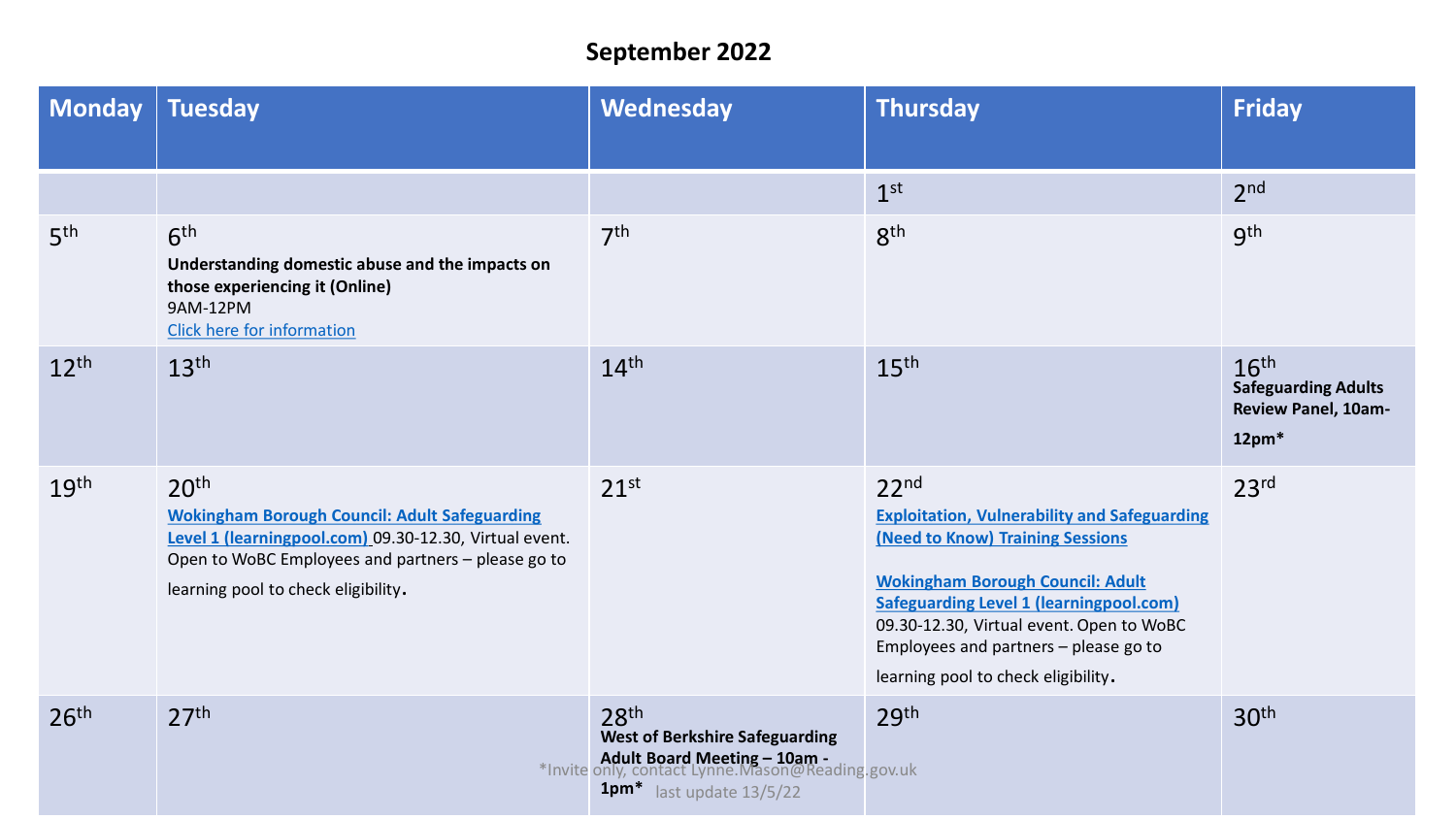#### **October 2022**

| <b>Monday</b>                                                                                                                                                                                                                                                                   | <b>Tuesday</b>   | <b>Wednesday</b>                                                                                                                                                                                                                          | <b>Thursday</b>  | <b>Friday</b>                                                                                                                                                                                                                                                                   |
|---------------------------------------------------------------------------------------------------------------------------------------------------------------------------------------------------------------------------------------------------------------------------------|------------------|-------------------------------------------------------------------------------------------------------------------------------------------------------------------------------------------------------------------------------------------|------------------|---------------------------------------------------------------------------------------------------------------------------------------------------------------------------------------------------------------------------------------------------------------------------------|
| 3 <sup>rd</sup>                                                                                                                                                                                                                                                                 | 4 <sup>th</sup>  | 5 <sup>th</sup><br>Domestic Abuse: understanding its<br>landscape & learning how to respond<br>safely (Online) 9AM-12:30PM Click here<br>for information                                                                                  | 6 <sup>th</sup>  | 7 <sup>th</sup>                                                                                                                                                                                                                                                                 |
| 10 <sup>th</sup>                                                                                                                                                                                                                                                                | 11 <sup>th</sup> | $12^{th}$                                                                                                                                                                                                                                 | 13 <sup>th</sup> | 14 <sup>th</sup>                                                                                                                                                                                                                                                                |
| 17 <sup>th</sup>                                                                                                                                                                                                                                                                | 18 <sup>th</sup> | 19 <sup>th</sup><br><b>Wokingham Borough Council: Adult</b><br><b>Safeguarding Level 2 (learningpool.com)</b><br>09.30-16:00, Virtual event. Open to WoBC<br>Employees and partners - please go to<br>learning pool to check eligibility. | 20 <sup>th</sup> | $21^{st}$<br>Safeguarding Adults Review Panel, 10am-12pm*                                                                                                                                                                                                                       |
| 24 <sup>th</sup>                                                                                                                                                                                                                                                                | 25 <sup>th</sup> | 26 <sup>th</sup>                                                                                                                                                                                                                          | 27 <sup>th</sup> | 28 <sup>th</sup><br><b>Wokingham Borough Council: Adult Safeguarding Level 3</b><br>(learningpool.com) 13:30-16:30, Virtual event. Open to<br>WoBC Employees and partners - please go to learning pool<br>to check eligibility. Part 1 of 2, both sessions must be<br>attended. |
| 31 <sup>st</sup><br><b>Wokingham Borough Council: Adult Safeguarding</b><br>Level 3 (learningpool.com) 13:30-16:30, Virtual event.<br>Open to WoBC Employees and partners - please go to<br>learning pool to check eligibility. Part 2 of 2, both<br>sessions must be attended. |                  | *Invite only, contact Lynne.Mason@Reading.gov.uk                                                                                                                                                                                          |                  |                                                                                                                                                                                                                                                                                 |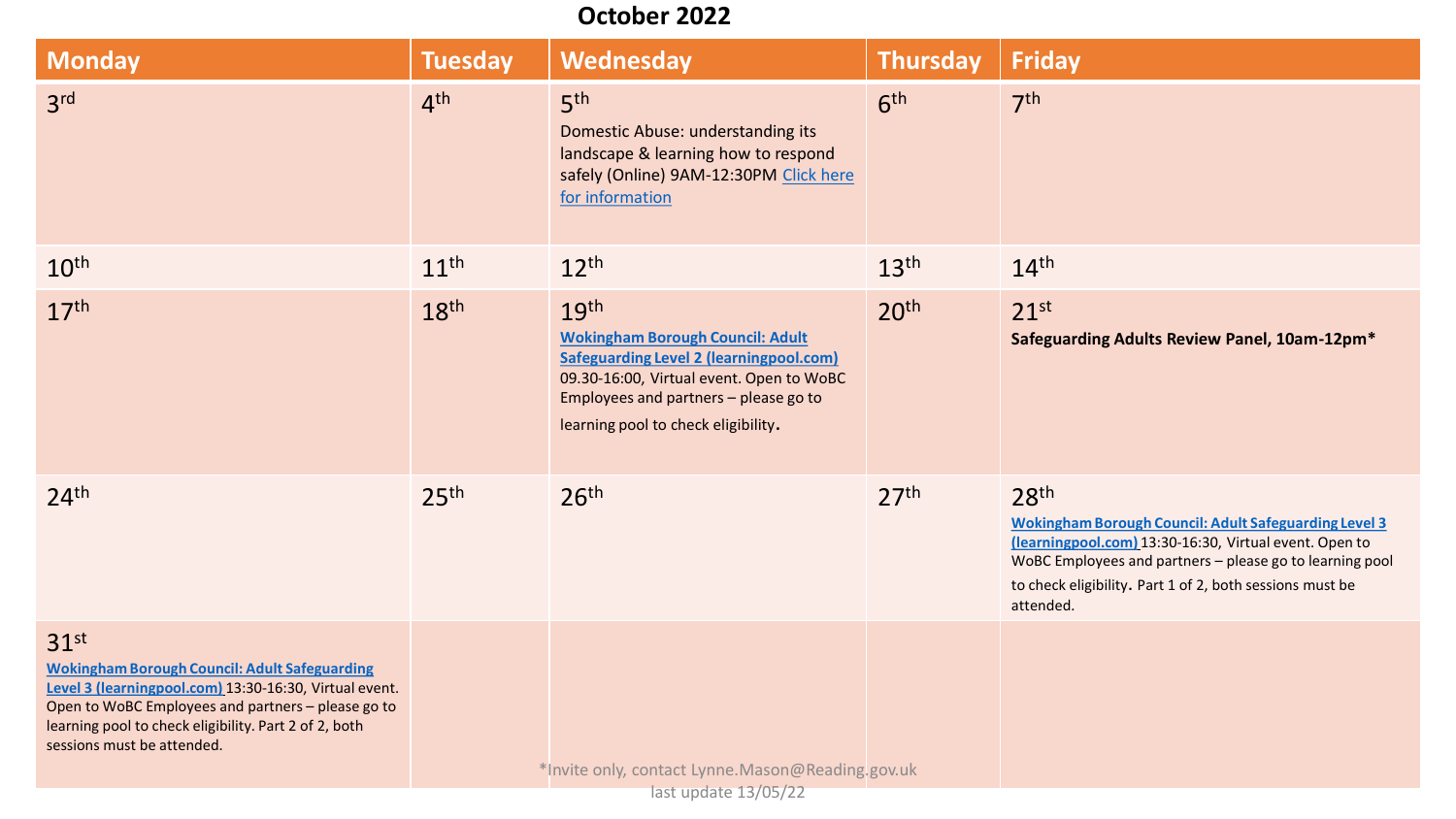### **November 2022**

| <b>Monday</b>    | <b>Tuesday</b>   | Wednesday        | Thursday                                                                                                                                                                                                                     | Friday           |
|------------------|------------------|------------------|------------------------------------------------------------------------------------------------------------------------------------------------------------------------------------------------------------------------------|------------------|
|                  | 1 <sup>st</sup>  | 2 <sub>nd</sub>  | 3 <sup>rd</sup>                                                                                                                                                                                                              | 4 <sup>th</sup>  |
| 7 <sup>th</sup>  | 8 <sup>th</sup>  | <b>gth</b>       | 10 <sup>th</sup><br><b>Exploitation, Vulnerability</b><br>and Safeguarding (Need to<br><b>Know) Training Sessions</b><br>Domestic Abuse: navigating<br>disclosures safely (Online)<br>9AM-12PM Click here for<br>information | 11 <sup>th</sup> |
| 14 <sup>th</sup> | 15 <sup>th</sup> | 16 <sup>th</sup> | 17 <sup>th</sup>                                                                                                                                                                                                             | 18 <sup>th</sup> |
| 21 <sup>st</sup> | 22 <sup>nd</sup> | 23 <sup>rd</sup> | 24 <sup>th</sup>                                                                                                                                                                                                             | 25 <sup>th</sup> |
| 28 <sup>th</sup> | 29 <sup>th</sup> | 30 <sup>th</sup> |                                                                                                                                                                                                                              |                  |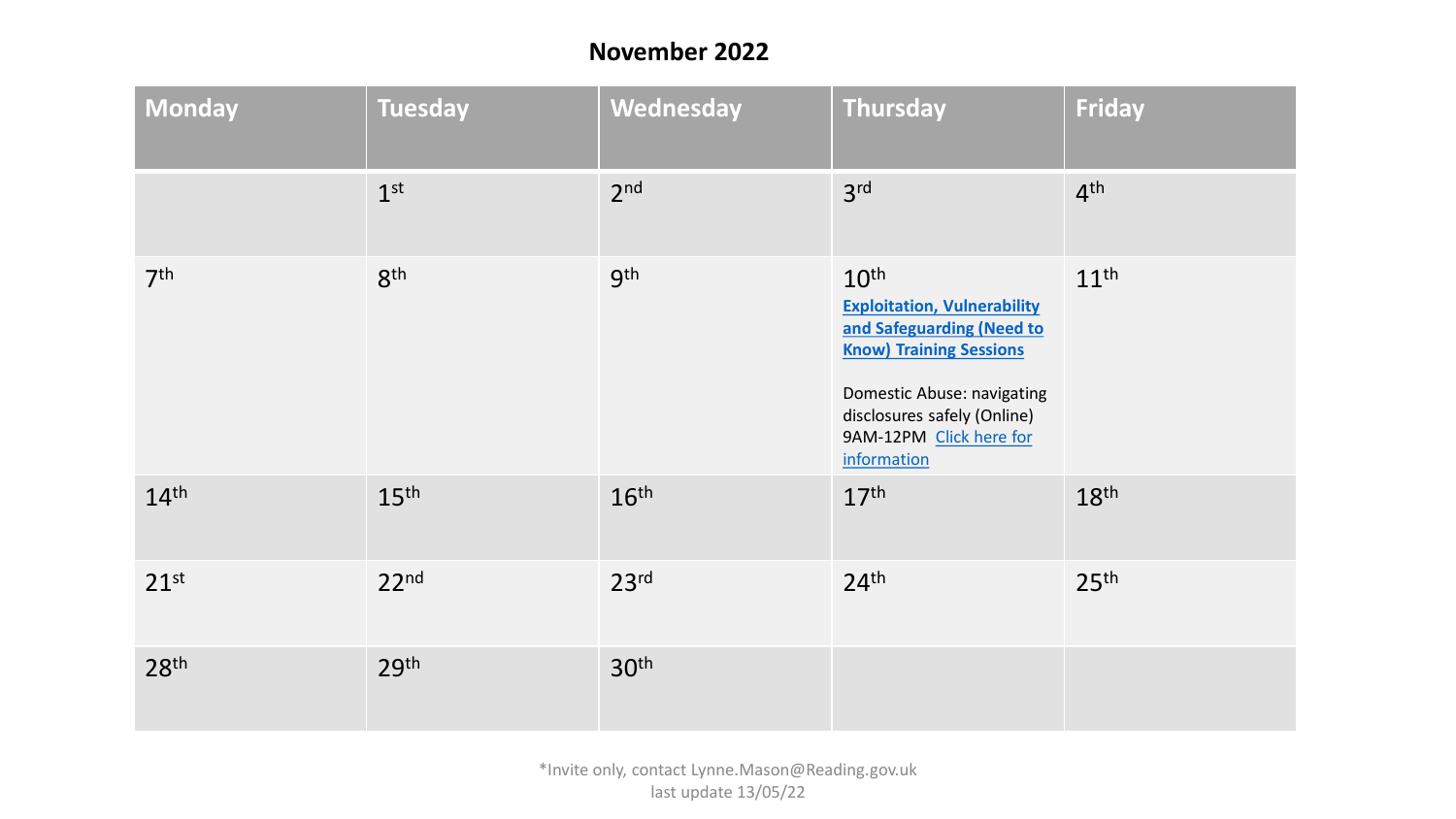### **December 2022**

| <b>Monday</b>    | <b>Tuesday</b>   | Wednesday        | <b>Thursday</b>  | Friday           |
|------------------|------------------|------------------|------------------|------------------|
|                  |                  |                  | 1 <sup>st</sup>  | 2 <sub>nd</sub>  |
| 5 <sup>th</sup>  | 6 <sup>th</sup>  | 7 <sup>th</sup>  | 8 <sup>th</sup>  | <b>gth</b>       |
| 12 <sup>th</sup> | 13 <sup>th</sup> | 14 <sup>th</sup> | 15 <sup>th</sup> | 16 <sup>th</sup> |
| 19 <sup>th</sup> | 20 <sup>th</sup> | $21^{st}$        | 22 <sup>nd</sup> | 23 <sup>rd</sup> |
| 26 <sup>th</sup> | 27 <sup>th</sup> | 28 <sup>th</sup> | 29 <sup>th</sup> | 30 <sup>th</sup> |
| 31 <sup>st</sup> |                  |                  |                  |                  |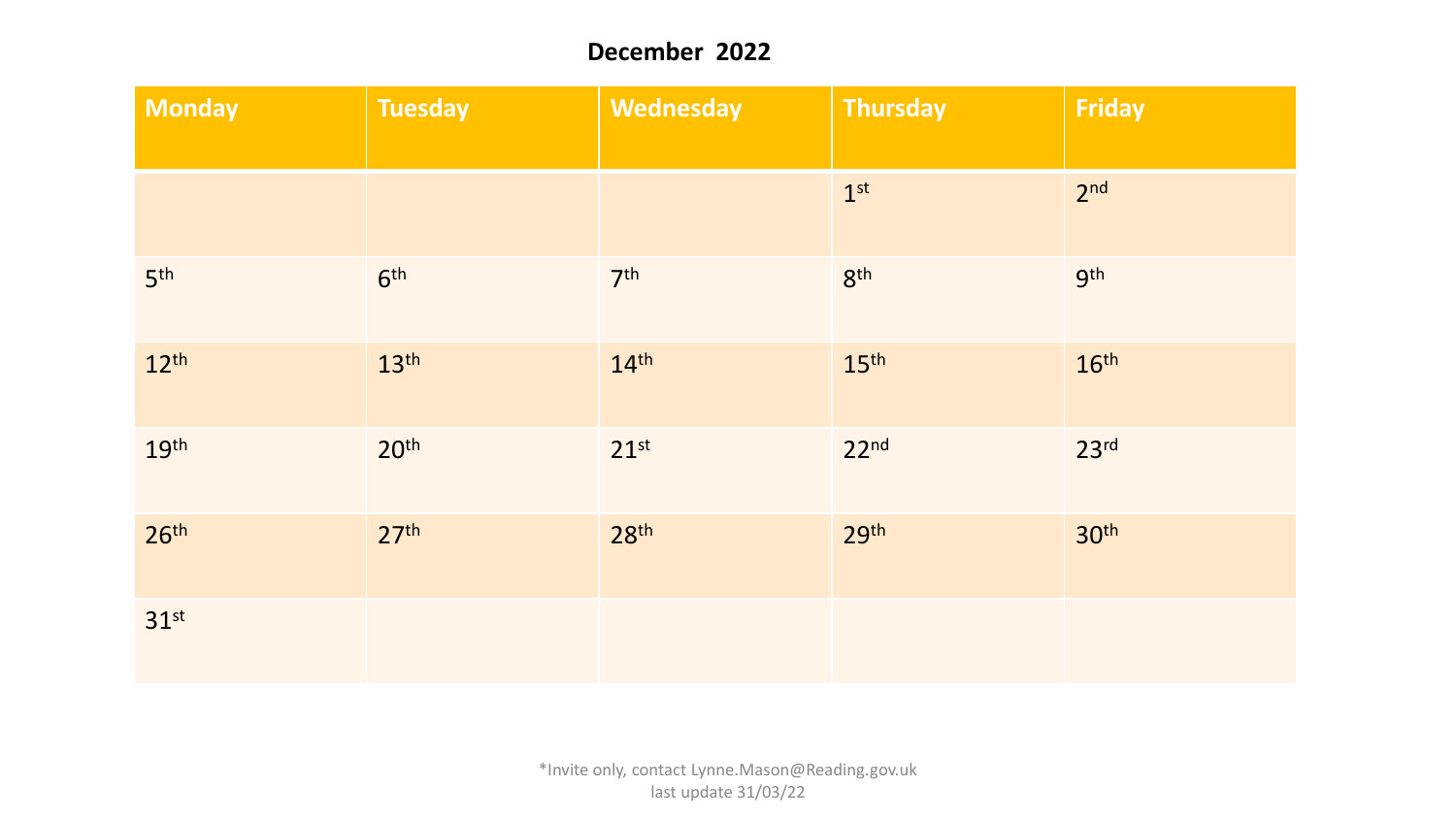# **January 2023**

| Monday                                                                                                                                                                                                                                                                                       | <b>Tuesday</b>   | Wednesday        | <b>Thursday</b>                                                                                                              | <b>Friday</b>                                                                                                                                                                                                                                                                                |
|----------------------------------------------------------------------------------------------------------------------------------------------------------------------------------------------------------------------------------------------------------------------------------------------|------------------|------------------|------------------------------------------------------------------------------------------------------------------------------|----------------------------------------------------------------------------------------------------------------------------------------------------------------------------------------------------------------------------------------------------------------------------------------------|
| 2 <sub>nd</sub>                                                                                                                                                                                                                                                                              | 3 <sup>rd</sup>  | 4 <sup>th</sup>  | 5 <sup>th</sup>                                                                                                              | 6 <sup>th</sup>                                                                                                                                                                                                                                                                              |
| <b>gth</b>                                                                                                                                                                                                                                                                                   | 10 <sup>th</sup> | 11 <sup>th</sup> | 12 <sup>th</sup>                                                                                                             | 13 <sup>th</sup>                                                                                                                                                                                                                                                                             |
| 16 <sup>th</sup>                                                                                                                                                                                                                                                                             | 17 <sup>th</sup> | 18 <sup>th</sup> | 19 <sup>th</sup><br><b>Exploitation, Vulnerability and</b><br><b>Safeguarding (Need to Know)</b><br><b>Training Sessions</b> | 20 <sup>th</sup><br><b>Wokingham Borough Council: Adult</b><br><b>Safeguarding Level 3</b><br>(learningpool.com) 13:30-16:30, Virtual<br>event. Open to WoBC Employees and<br>partners - please go to learning pool to<br>check eligibility. Part 1 of 2, both<br>sessions must be attended. |
| 23 <sup>rd</sup><br><b>Wokingham Borough Council: Adult</b><br><b>Safeguarding Level 3</b><br>(learningpool.com) 13:30-16:30, Virtual<br>event. Open to WoBC Employees and<br>partners - please go to learning pool to<br>check eligibility. Part 2 of 2, both<br>sessions must be attended. | 24 <sup>th</sup> | 25 <sup>th</sup> | 26 <sup>th</sup>                                                                                                             | 27 <sup>th</sup>                                                                                                                                                                                                                                                                             |
| 30 <sup>th</sup>                                                                                                                                                                                                                                                                             | 31 <sup>st</sup> |                  |                                                                                                                              |                                                                                                                                                                                                                                                                                              |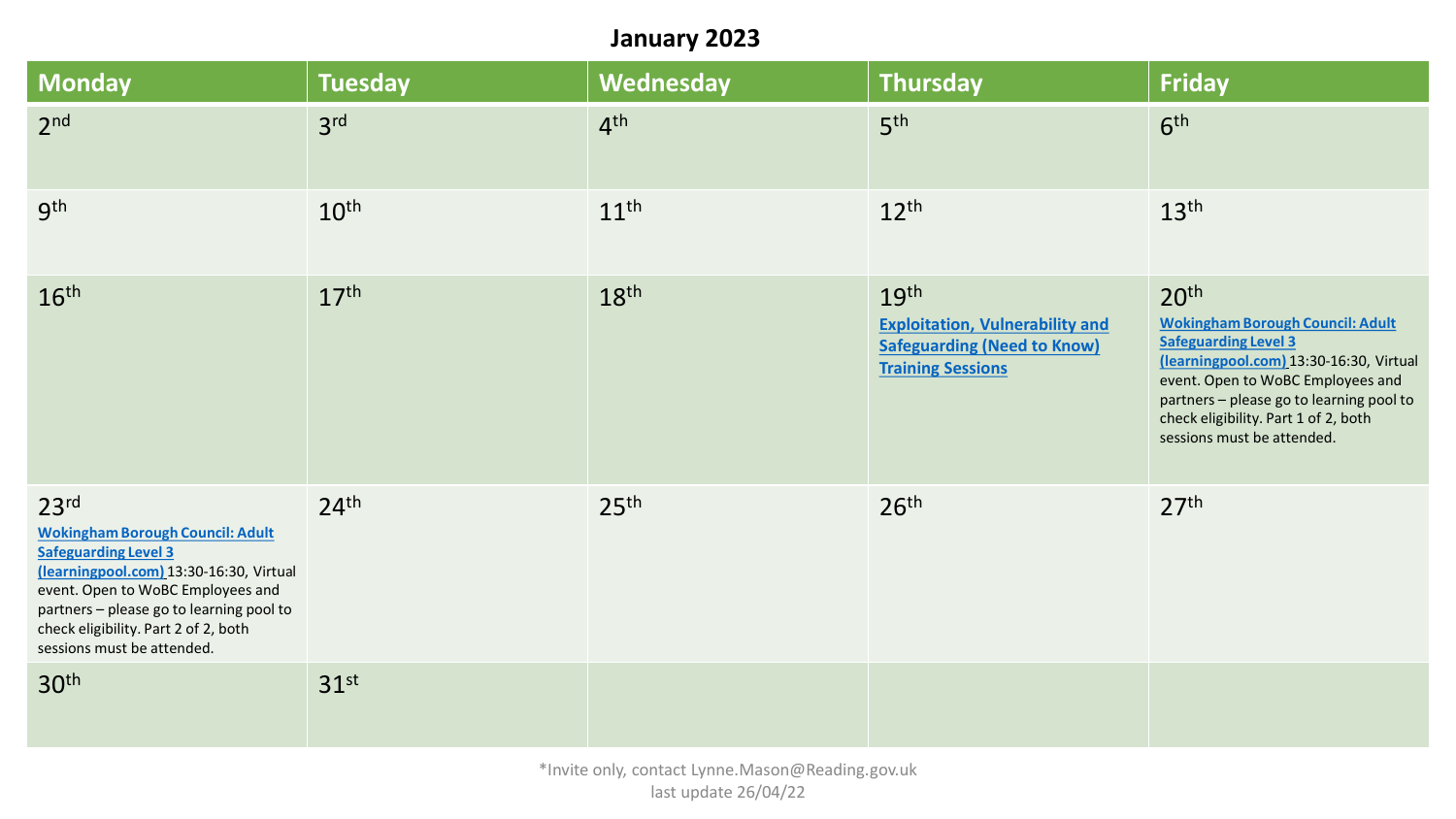## **February 2023**

| <b>Monday</b>    | <b>Tuesday</b>   | Wednesday                                       | <b>Thursday</b>                                                                                                                                                                                                                                                                                                   | <b>Friday</b>                                                                                                                                                                                                                                                                                                     |
|------------------|------------------|-------------------------------------------------|-------------------------------------------------------------------------------------------------------------------------------------------------------------------------------------------------------------------------------------------------------------------------------------------------------------------|-------------------------------------------------------------------------------------------------------------------------------------------------------------------------------------------------------------------------------------------------------------------------------------------------------------------|
|                  |                  | 1 <sup>st</sup>                                 | 2 <sub>nd</sub><br><b>Wokingham Borough</b><br><b>Council: Adult Safeguarding</b><br><b>Level 2 (learningpool.com)</b><br>13:30-16:30, Virtual event.<br>Open to WoBC Employees<br>and partners - please go to<br>learning pool to check<br>eligibility. Part 1, to be<br>completed with Part 2 on<br>the 3/2/23. | 3 <sup>rd</sup><br><b>Wokingham Borough</b><br><b>Council: Adult Safeguarding</b><br><b>Level 2 (learningpool.com)</b><br>13:30-16:30, Virtual event.<br>Open to WoBC Employees<br>and partners - please go to<br>learning pool to check<br>eligibility. Part 2, to be<br>completed with Part 1 on<br>the 2/2/23. |
| 6 <sup>th</sup>  | 7 <sup>th</sup>  | 8 <sup>th</sup>                                 | gth                                                                                                                                                                                                                                                                                                               | 10 <sup>th</sup>                                                                                                                                                                                                                                                                                                  |
| 13 <sup>th</sup> | 14 <sup>th</sup> | 15 <sup>th</sup>                                | 16 <sup>th</sup>                                                                                                                                                                                                                                                                                                  | 17 <sup>th</sup>                                                                                                                                                                                                                                                                                                  |
| 20 <sup>th</sup> | $21^{st}$        | 22 <sup>nd</sup>                                | 23 <sup>rd</sup>                                                                                                                                                                                                                                                                                                  | 24 <sup>th</sup>                                                                                                                                                                                                                                                                                                  |
| 27 <sup>th</sup> | 28 <sup>th</sup> | *Invite only contact Lynne Mason@Reading gov uk |                                                                                                                                                                                                                                                                                                                   |                                                                                                                                                                                                                                                                                                                   |